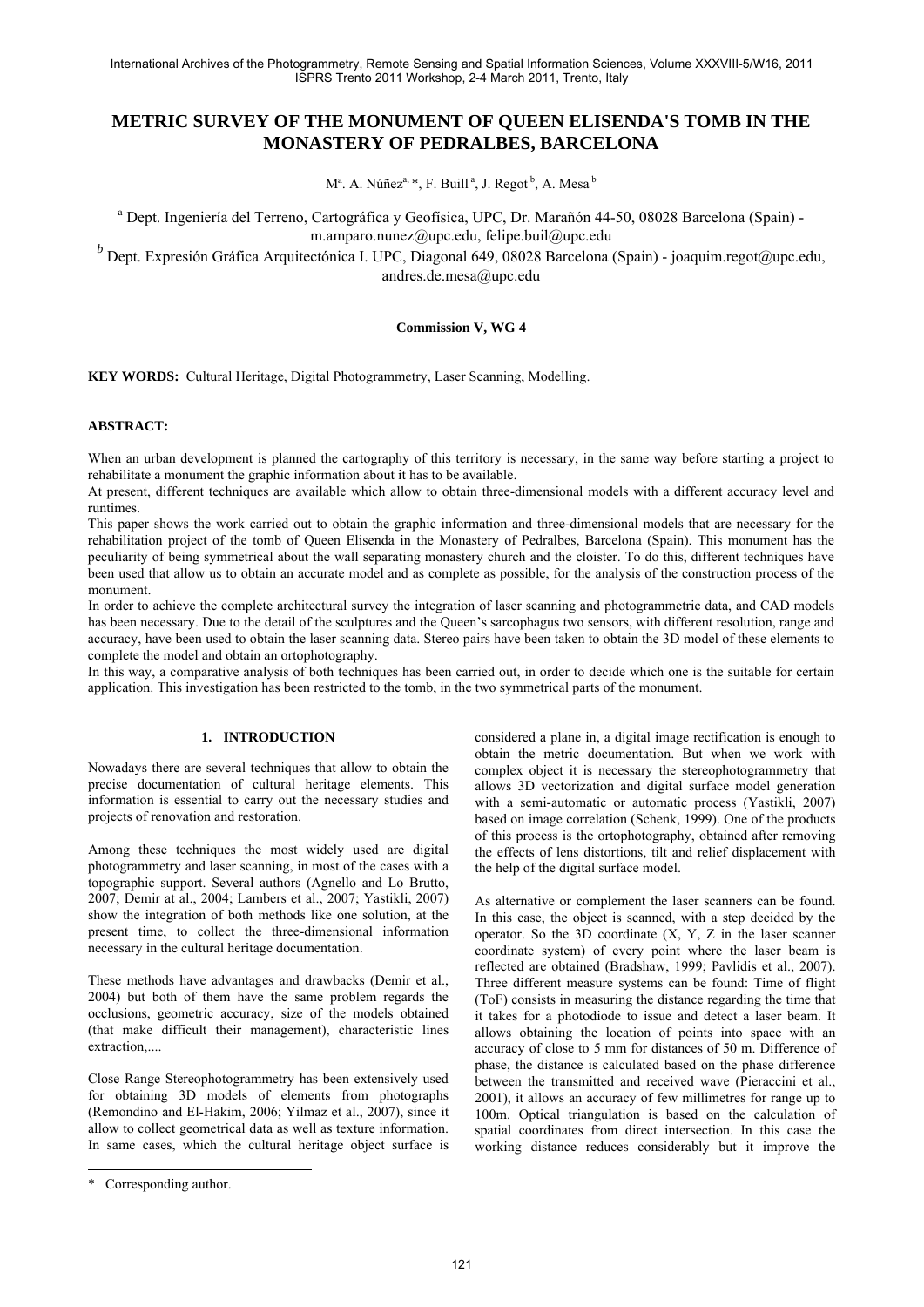accuracy (Blais, 2004) until few micrometers can be achieved (Fröhlich and Mettenleiter, 2004)

To obtain a complete model several scans must be taken and then the result point clouds have to be register. Each point can be colour by projecting its geometric coordinates onto a colour imaging obtained usually by a camera attached to the scanner, following the perspective projection model (Sgrenzarolim, 2005). A better result can be obtained when a high resolution external camera is used. In this case there are several methods that allow to the image be mapped on the model (González-Aguilera et al., 2009).

The geometric model, with the colour and texture information, obtained with both techniques is highly useful in the cataloguing, diffusion, preservation, restoration and of the cultural heritage.

In this paper the work is focused in the monument of the Elisenda Queen's Tomb. This monument located in the Pedralbes Monastery of Barcelona (Spain) shows two different and symmetrical faces. Both of them have been surveyed with photogrammetric techniques and laser scanner, with the support of topography in order to georeference the final model.

The process to obtain the model can be divided in: photogrammetric tasks, laser scanning data processing, and finally CAD modelling.

Digital photogrammetric process has allowed to obtain a DSM from the image correlation, ortophotographs and the restoration of some parts. Moreover, some images have been rectificated to support the CAD modelling. Laser scanning data collecting has been carried out using different instruments. After data capture, the clouds have been registered and oriented to a coordinate reference system defined by topography. A triangulation process has been performed to generate the surfaces.

From the point clouds, topographic and photogrammetric data the CAD model of both sides have been drawn. After, from the sections, a theoretical 3D model, avoided the imperfection of the triangulated model have been build.

# **2. MONUMENT BACKGROUND.**

### **2.1 The monument**

The tomb of Elisenda de Montcada in the Monastery of Pedralbes is one of the most important funerary monuments of Medieval Catalonia. Despite its significance, historiography has proven unable to determine its author, or to attribute it to any of the well-known masters of the period. Therefore, it is a very well designed and executed work of art that remains undocumented. The only thing that it is really known is that this funerary monument was built in 1364, because, shortly before her death, Queen Elisenda expressed her will to be buried in the main altar (Mestre and Adell 2001).

One of the most particular characteristics of Queen Elisenda's tomb is the fact that consists of two perfectly symmetrical constructions that lean on the same wall. The former is located within the church by the altar, and the latter makes up a little space in one of the sides of the cloister. The one within the church represents Elisenda as a queen, crowned and wearing the royal shroud, while in the cloister one, she's wearing the Franciscan habit. In both cases, the main focus of attention is the representation of the deceased lying body, which in the church can be accessed by the whole congregation, while in the cloister it can only be approached by the nuns. This particular disposition depicts the queen's life, who retired from public life in the Clares' Monastery that she founded.



Figure 1. The both faces of the monument. Left, the interior of the church. Right, the cloister part.

# **2.2 Restoration needs. Current condition**

Throughout time the monument has undergone several pictorial interventions. In the beginning of the 20th century, the part of the monument located in the church suffered an unfortunate renovation following the neomedieval style. This intervention destroyed the background gothic mural until then preserved, and all the structure and figurative elements of this part of the monument were repainted. However, this part of the monument shows a good state of conservation.

On the other hand, in the cloister, the monument keeps its original features, probably because, until recent days, its access was restricted to the nuns that lived in the convent. But this part of the monument is quite deteriorated. The stony structure have been weathered, not only the sculptures but also in the gothic tracery. Likewise the polychromatic background mural suffered important damage.

In this situation the Institut Municipal del Paisatge Urbà i la Qualitat de Vida (Local Institute for Urban Landscape and Quality of Life) commissioned the studies prior to the restoration of the monument. A polychromy analysis was carried out, as well as a study about the execution techniques and state of conservation of the different elements of the monument. But the most significant aspect of these works is that they were applied to both parts of the monument (the cloister and the church).

Before establishing the restoration project, among other works, the elaboration of a virtual model was proposed to recreate the formal and chromatic aspects of the monument in its original state.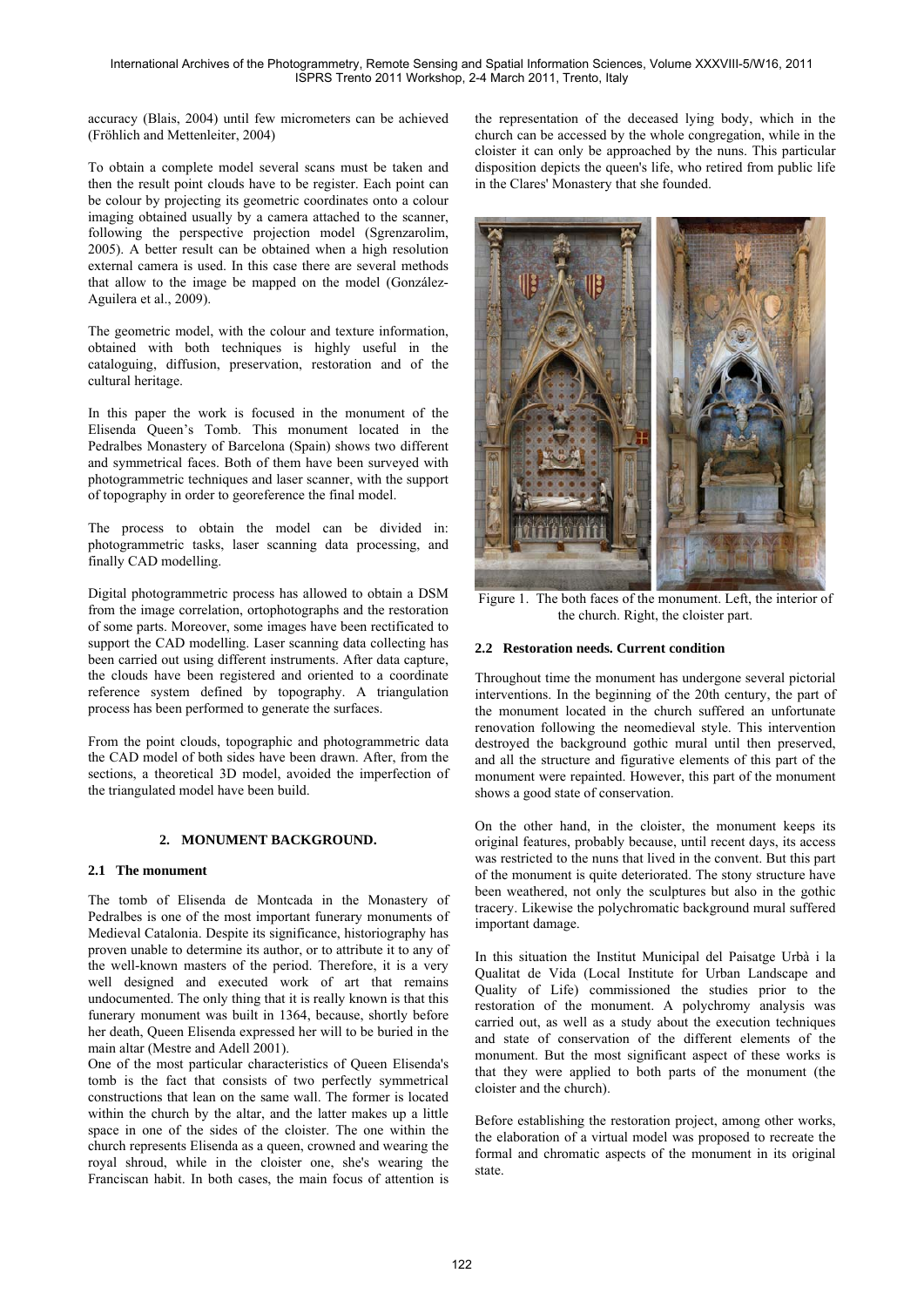### **3. WORK AIMS**

The working group responsible for the monument restoration needed accurate and metric graphic information. These "documents" (2D o 3D models) should show both the current state of the monument and the relationship that have the elements on the two sides of the monument. In this way the monument's construction processes can be set.

So, one of the objectives was to generate a theoretical 3D model which reflects the current reality. This model will have a dual role, on one hand it will be a support for rehabilitation work. On the other hand, it will allow to disseminate this heritage element to the visitors while the works were carried out.

Likewise, the 2D representation of elevations and sections of the monument will be obtained, which will make easier the analysis of symmetry and the possible construction process.

In order to take a survey as complete as possible the integration of different data collection techniques is proposed. What will also allow to compare results and, thus, establish protocols for using them in function of the models and the necessary accuracy for this type of work.

### **4. METHODOLOGY. DATA OBTAINED.**

The methodologies used are: Topography techniques to establish the referenced positions. Digital photogrammetry allows to obtain rectifications, orthophotography and a 3D model by stereophotogrammetry. A Terrestrial Laser Scan (TLS) was used to obtain a dense colored point's cloud model.

#### **4.1 Topographic works**

The tomb presents, as stated before, two faces of the same wall. This fact forced at first the development of a topographic methodology that would allow georeferentiating both sides. Thus, there would be enough data to lay out the spatial information available on each part of the monument, while obtaining a model that would relate the elevations or different elements on the both faces of the tomb.

The equipment used in topographical survey was a non prism total station model Leica 705.

The first task consisted in observing a traverse at both sides of the monument. Thus a sole reference system was established and, therefore, the different works at both sides could be related and the geometry of the whole piece drawn.

After that, from the traverse stations, the complete survey with the most significant elements (cornices, arch vertices, sculpture stands, etc.) was obtained.

#### **4.2 Photogrammetry**

In the photogrammetric case, a non-metric reflex digital camera Nikon D300S with a 20mm 2.8 AF lens, was used to take the necessary images for the different works of rectification and restoration.

The photographs were taken considering the camera at use and a series of photographic criteria, spatial limits when positioning the camera and accuracy to achieve. In case of photogrammetric restitution, the most adequate is to use convergence

photographs; this fact was taken considered when the images were taken.

In order to cover the tomb, the photographs were divided in two strips, in each side of the monument, with 60-70% longitudinal and 50% transverse overlapping. What has finally resulted 14 stereoscopic pairs for the interior and 10 for exterior of the church.

In order to do the photogrammetric rectification, the software developed by the authors was used. Conventional photographs were used after their distortion correction. In this process two reference planes have been considered. The result was extremely high resolution rectificated models (1mm/pixel) for these planes.

In the stereophotogrammetric case, the software TOPCON Image Master has been used to generate the models. The characteristic lines were drawn, basically the ones considered as rupture lines, such as the edges of the different architectural elements and the base of the statues. Then, these lines, together with the model correlated with a very dense mesh (step 1cm), were used to define the final photogrammetric model that was edited and used to color and obtain orthophotographs.

These are not complete in some areas due to occlusions and bad model, so they have been completed with partial rectifications**.** 



Figure 2. Orthophotography vs photograph.

The surface model, figure 3, was employed to establish the comparative analyses between the two survey methodologies: digital photogrammetry and laser scan. It has a precision of 3mm in depth.



Figure 3. DSM by digital photogrammetry.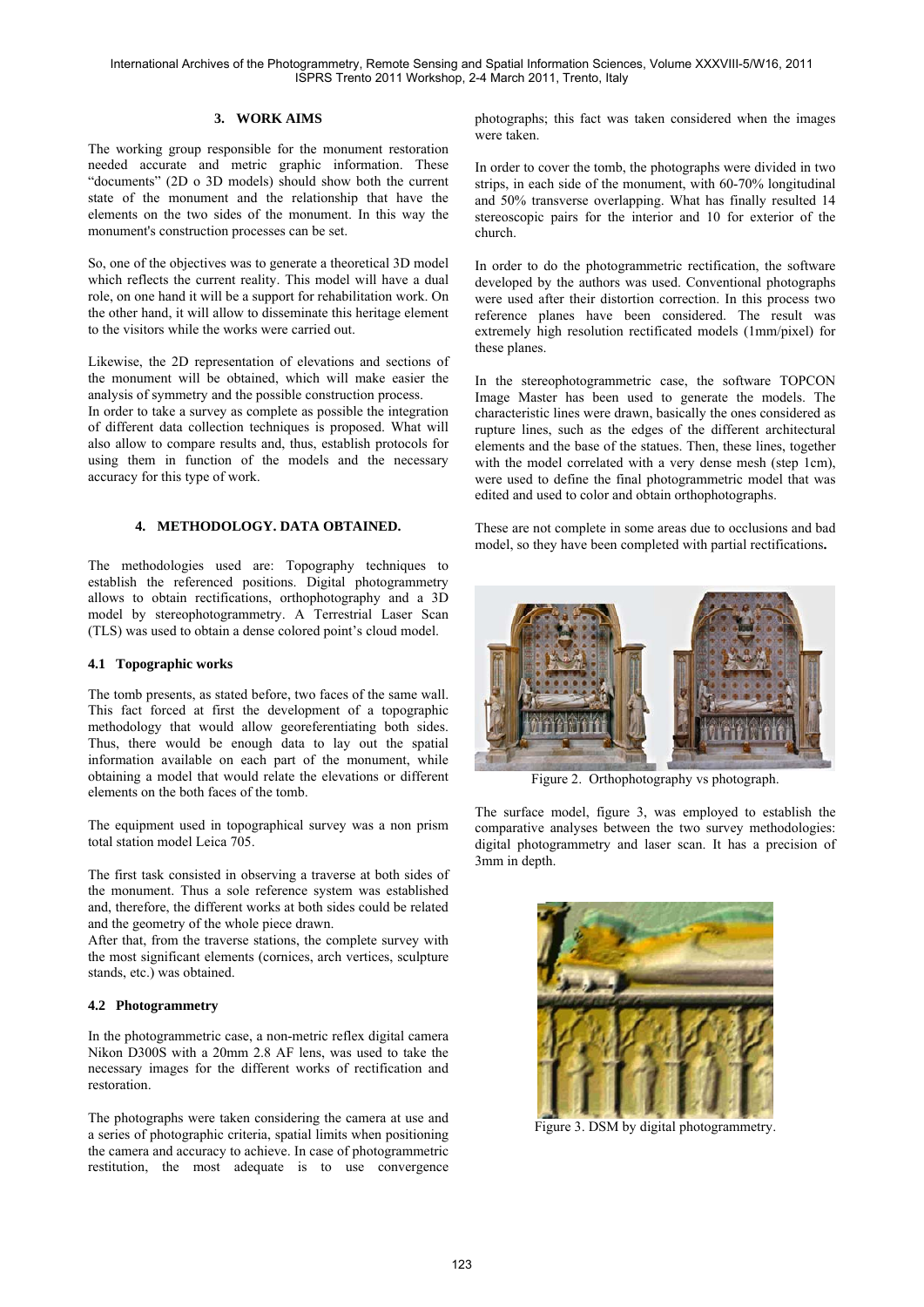# **4.3 Terrestrial Laser Scan (TLS)**

Besides of having a model obtained by photogrammetry, new point clouds were achieved by laser scanning.

A general model was generated using the Riegl LMS Z410 and, the laser scanning data for a detail model of the sepulcher and the sculptures have been collected with a sensor based in optical triangulation, MINOLTA Vivid 910, since it get a best accuracy (Fontana et al., 2002; Fowles et al., 2003)

In the cloister part, due to the closeness between the gate and the monument was necessary to capture the data in two levels, which coincided with the ground and the first floor of the cloister. In the interior of the church this problem is avoided.

The sensor was installed, in the lower part scanning the wall from two lateral positions and a front position, which provided clouds horizontally and vertically. From the first floor, the two laterals scanning had a slightly low angle. No targets were used for georeferenciation, just the well-defined details provided by the model itself. A Nikon D100 camera colored the point clouds captured by the TLS.

The main problems consisted in the excess of obliquity of some of the captures due to the narrowness of the space. The room, 3.50 x 3.15 m of area, did not allow installing the scanner far enough to reach the total height (more than 9 m). From the first floor the captures were very close to the monument in order to cover the maximum width and avoid such obstacles as the banister that protected the area.

The most detail scanning data, with a resolution of 2.5mm on the object, of the tomb and the first level of the sculptures, were capture, as mentioned above, with a MINOLTA Vivid 910. Between the consecutive scanning there was an overlap of 50% of the surface. This prevented the completion of the scan of the shadow area, which was caused by the inclination of the camera in the upper zone of the tomb. Despite this, the equipment was able to gather lateral information on the figures. The working distance ranged 1 to 2m, with the highest resolution possible as to allow 60 partial scans in the church side, and 46 in the cloister. These point clouds would be then registered and georeferentiated. Therefore, a point cloud, characterized by its great density and color, could be extracted.

Colour (RGB value) was assigned automatically to the scanned points, in the general cloud thanks to the digital camera mounted on the Riegl laser scan, and a Minolta V9i internal camera, of less resolution than the external one. So, the images taken for the photogrammetric process have been mapped using the DLT (Remondino et al., 2009), figure 4.

In this last case, the point clouds were affected by holes in the zones coincided with the deep-red colour on the wall. Several studies show as the colour of the target object influences on the laser beam devolution and in some cases the not return of the wave (Clark and Robson, 2004; Gielsdorf et al., 2004; Núñez et al., 2005)

As well, the orthophotographs have been obtained.



Figure 4. Laser scanning detail.

# **5. MODELING PROCESS**

The management of the data processed has allowed to obtain different result very useful to elaborate the rehabilitation project.

# **5.1 3D model and vectorial CAD data.**

From the point clouds obtained with the laser scanner and with the digital photogrametry two models have been generated.

In the case of photogrammetry, as has been said above, the model was obtained by correlation using stereo photogrammetric models. In order to support the process by the computer, the mesh generated had a resolution of 1cm, in other case, with the computer that was being used it was impossible to manage the models.

To process the laser scanning data INUSTech Rapidform software was used. The mesh was create by triangulation for the Riegl data, while Minolta data were imported as triangulation directly.

The problem, in both cases, is the irregularities that exist in the models. They create "picks" in the sections and not represent the contour rounding.

**Line drawing:** The data obtained allowed establishing the position of each of the elements that are part of the monument. In order to do so, an image was drawn with scanned data that lead to a frontal projection. The generation of this image, from the orthogonally visualization of the points cloud to the background wall, allowed establishing the actual measures of the different elements.

The points from the topographic survey were added to this image to determine the working scale and to confirm the correct position of each of the elements with respect to the whole.

Hereby a base document (template) was generated to draw the lines, figure 5, that determine each of the edges of the geometrical design of the arcature, and the different parts of the monument (cornices, pilasters, stands for the statues, etc).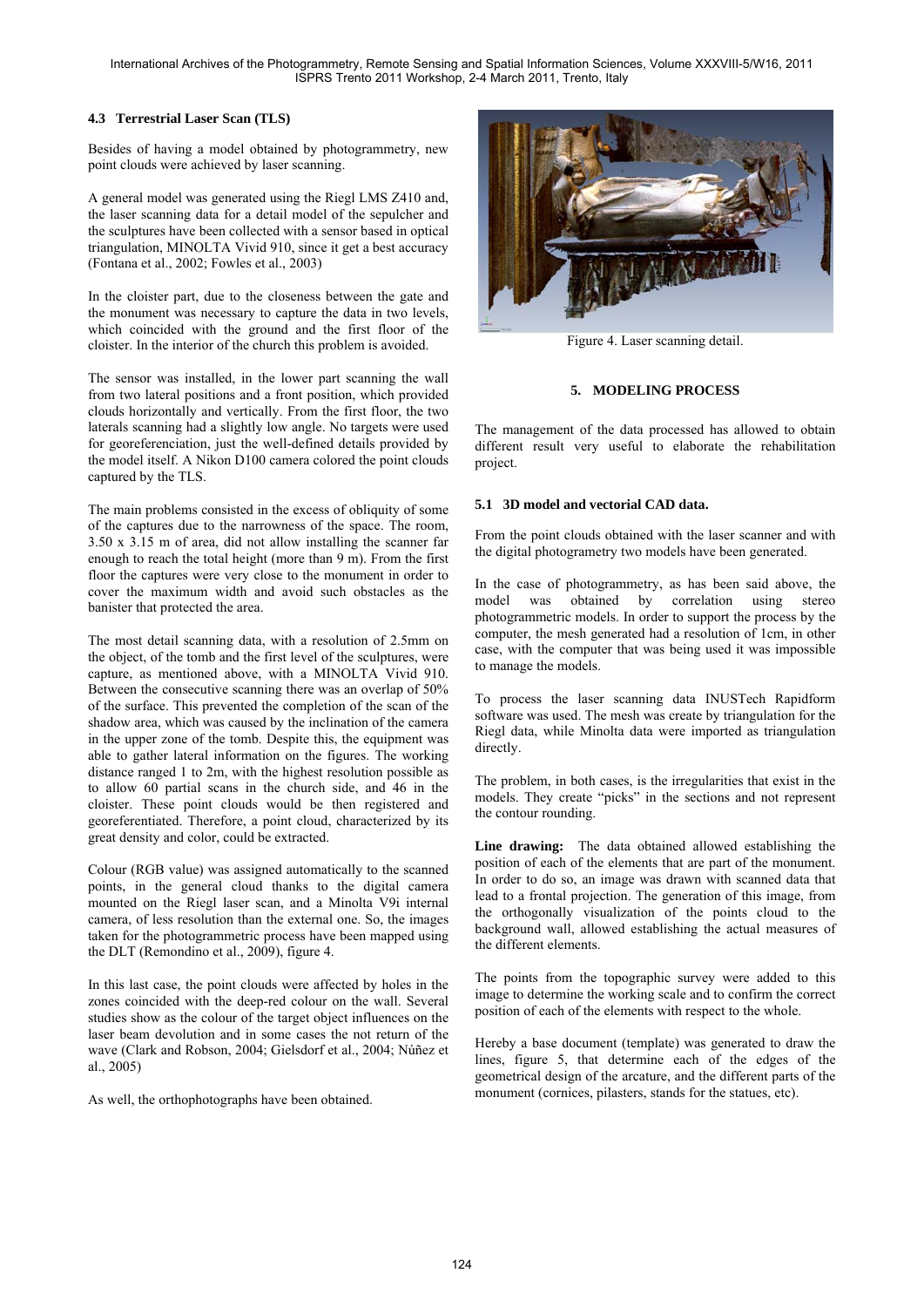

Figure 5. Linedraw obtained in the cloister.

In order to graphically reconstruct the monument it was essential to determine those elements that, due to their small size with respect to the rest of the monument, were not sufficiently detailed by the general scan. In these cases the detail model was used.

This final definition was established with the aid of detailed photographs and manual drawings with specification of the actual dimensions on the different sections of the arcature. The sculptures were defined by means of profiles generated from a scan image and further complemented by the details shown in the photogrammetric data and products.

Thanks to all these data, the entire monument was reproduced with accuracy better than 5mm-1 cm.

#### **5.2 3D theoretical model of the monument architecture**

The possibility to have a theoretical model is a very useful tool in the restoration processes. This model would pick up the geometric shapes that the different elements of the monument should have in their initial state.

This model has been elaborated taking like base the results obtained previously and described in the above sections.

The triangulated models have allowed to create vertical and horizontal sections to establish the vertical reference depth planes of the monument.



Figure 6. 3D model of both faces of the monument.

On the other hand, applying the topographical, photographic and laser scanner information the Gothic tracery in a 2D vertical plane has been generates. In this way the heights and the basic geometry of the different parts of the monument has been generated on an orthogonal front view. Combining the geometric information of the 2D vertical plane with the different depth planes the final 3D theoretical model has been achieved. This model was build with NURBS surfaces applying Rhinoceros 4.0 software that allows capturing all the geometry defined in 3D with high performance, figure 6.

The elaboration process of the virtual model is shown in the figure 7.



Figure 7. Process schedule.

### **6. COMPARING THE METHODS. RESULTS**

The geo-referenced clouds have a difference regards the control points of millimeters, so the models are good enough to be compared to each other.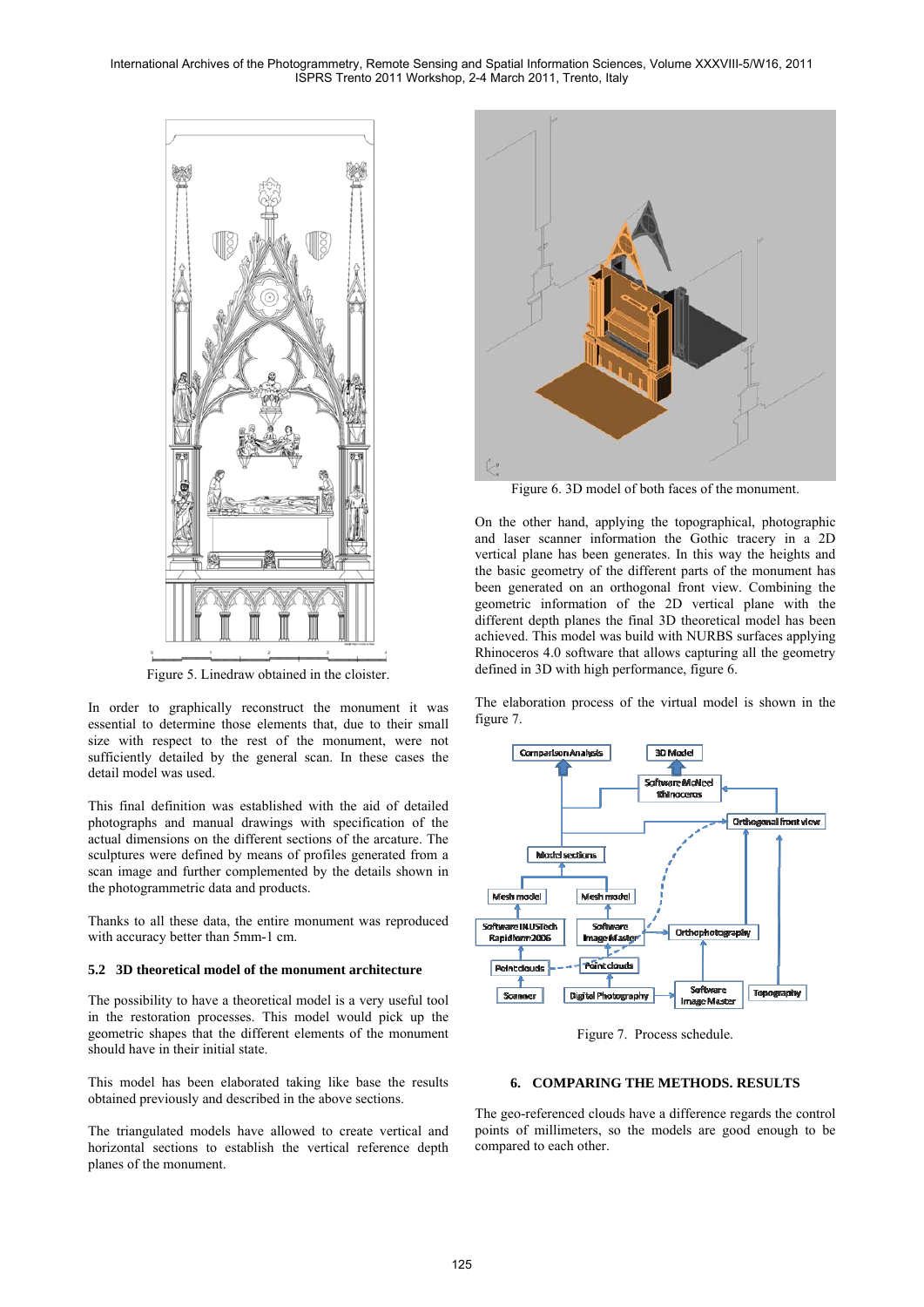The scan in the lower part of the monument allowed determining a more accurate mesh model, with 2mm resolution, while the photogrammetric one was of 1cm. So the first process was homogenized the two meshes to 1cm resolution.

After that, in order to analyze of the results obtained by digital photogrammetry and 3D digitizer, longitudinal and transverse sections each 20cm have been used. Hereby 20 sections were obtained.

When the sections are compared it can be seen that the ones from the photogrammetric DSM are more rounded, whereas the obtained from the laser scanning data have a zigzag appearance since the lines pass through all points measured. Another clear effect can be seen in the construction of triangles, in photogrammetry break lines were drawn explicitly by the operator, and it causes a better suited of the triangles to the model. This effect would not be remarkable if the original resolution of the laser scanning cloud had been kept. The accuracy in depth measurement is higher using a optical triangulation laser scanner like Minolta. This can be seen more in the sculptures model than in the tomb. If the ToF scan is use (the Riegl used for the general model) the best result would be achieve by photogrammetry.

In any case, the differ from each model a maximum of 1cm between sections counterparts, major differences occurring only in areas difficult to capture, as in folds and areas tangents. This difference would not cause visible change in the orthophotographs obtained by the two techniques.

# **6.1 Results**

From the results obtained from the geo-referencing of 3D data could be observed how the elements of the monument were located on both sides of the wall.

One thing that surprised is that this wall is only 11cm thick. This fact confirms that the wall was made on both sides at once. The tomb with a total width of about 80cm is unique and the center wall rests on top.

The width of this wall and the positions they take the trays that support the central sculpture and media images of the Pantocrator, to think that necessarily had to be built in parallel as anchors to secure the brackets to the wall and have a correct functional stability have to be locked between them.

From the start of the Gothic tracery, and in the frontal plane in which it develops, begin to define different heights of the supporting elements of the sculptures, the bases of them are approximately 30cm upper in the cloister than the church. Still maintaining the geometry of gothic arches and is preserved as the main triangular nerve in both width and height.

This fact finds that the construction was carried out by both sides at once and that at the time of the construction of archery adapting to space which is already the height of the nave of the church is much larger than the lower hall the cloister and therefore this becomes more slender in the interior of the church.

The differences can be found in the positions of the various elements that rely on the shared wall are below the centimeter, similar to the RMS of the measurement tools used.

# **7. CONCLUSIONS.**

The work showed in this paper is part of the investigation on the methods to get information of cultural heritage elements, and the processes to obtain complete and accurate 3d models.

In this case digital photogrammetry, laser scanning, topography and Cad modelling have been used to obtain all the necessary information to know, better, the building process of one of the most important monuments in the Pedralbes monastery (Barcelona, Spain).

Two 3D models have been obtained of the complete monuments, one from the triangulation of the laser scanning point clouds and other from the refined of these surfaces, the sections extracted from the clouds and the topographic and photogrammetric data.

Moreover the cad model has been achieve by the integration of the data from the photogrammetry and laser scanning, with the support of the topography data in order to register and georeference all the information. From these data the orthophotography of the lower part of the monument, corresponding with the tomb, has been created.

From the models it has been possible to check that the wall between the two parts of the monuments is much thicker than it would be though for constructions in the 14th century, so it confirms that the wall was made on both sides at once.

From the results of the comparison between models obtained by both techniques can be concluded that both, digital photogrammetry and laser scanning, can be used successfully to obtain the documentation for a rehabilitation, restoration or preservation project. But both of them have the same drawbacks such as occlusions and the big quantity of data that make difficult the data management.

An element to considerer to use one or other is the cost of the instruments, while in the data capture by photogrammetry an amateur digital camera can be used the laser scanning data collecting needs a special sensor of a high price. A drawback of the photogrammetry is that control points are necessary to obtain the orientation parameters and build the model by correlation.

In comparison with other techniques, the use of digital photogrammetry and laser scanning allows obtaining 3D models efficiently and in detail even under unfavourable conditions.

# **REFERENCES**

# **References from Journals**:

Blais F., 2004. Review of 20 years of range sensors, *Journal of Electronic Imaging*, 13 (1), pp.231-243.

Fontana R., Greco M., Materazzi M., Pampaloni E., Pezzati L., Rocchini C., Scopigno R., 2002. Three-dimensional modelling of statues: the Minerva of Arezzo. *Journal of Cultural Heritage*, 3, pp.325-331.

Fowles P.S., Larson J.H., Dean C., Solajic M., 2003. The laser recording and virtual restoration of a wooden sculpture of Buddha. *Journal of Cultural Heritage*, 4, pp.367-371.